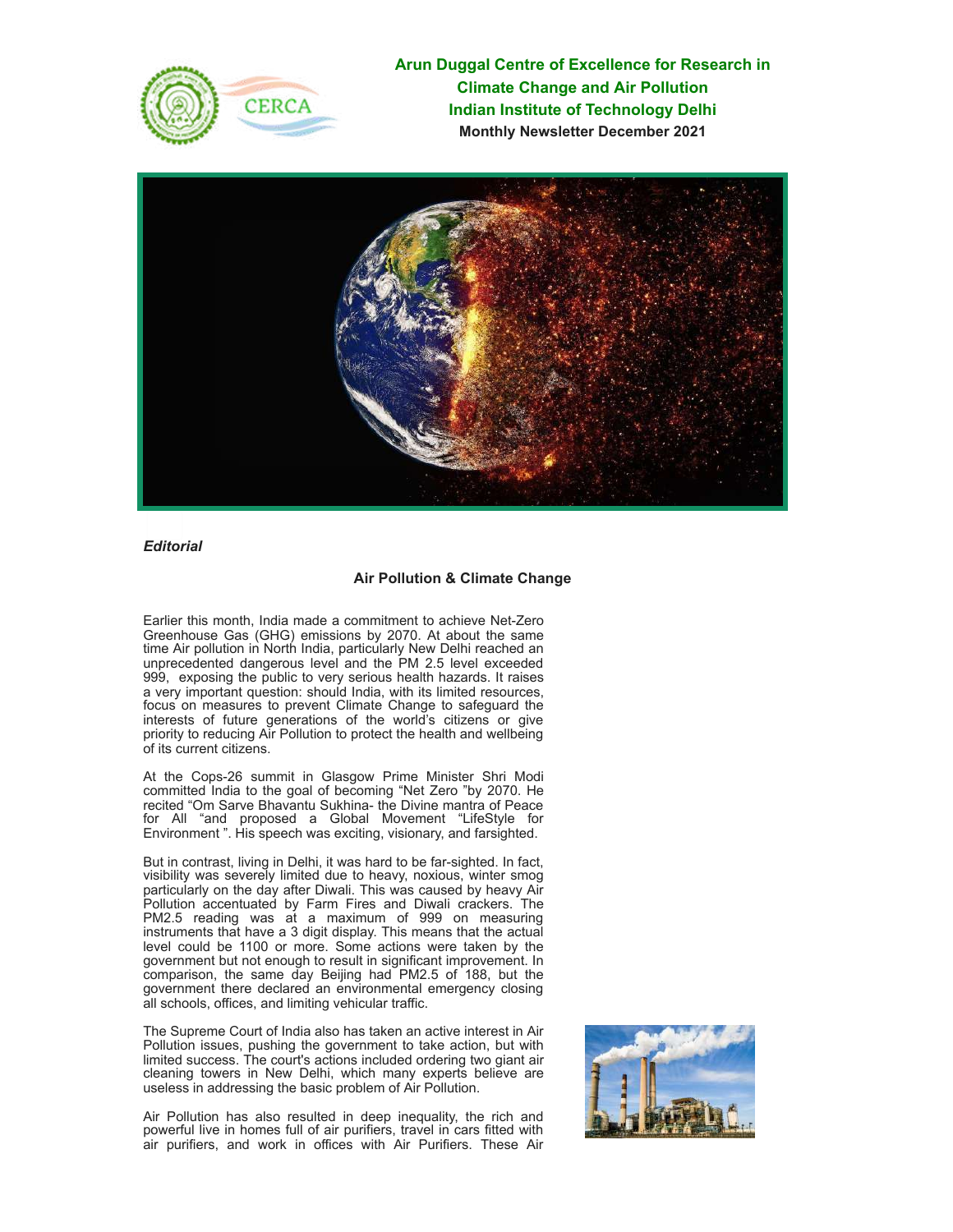Purifiers run on electric power, which is mostly from coal-based plants which cause Air pollution as well as emit GHG resulting in Climate Change. While the poor citizens are breathing highly polluted air of PM 2.5 of 999 or more the rich and powerful live in a bubble of clean air.

It is worth remembering Mahatma Gandhi's advice" The Earth has enough resources for our needs but not for our greed". It was the basic premise of Prime Minister Modi's advice at the Glasgow summit, that all of us in the world, particularly in India.

#### **Co-Benefits:**

One fundamental question relevant to India remains - how do we reconcile our Climate Change commitment to the World of Net Zero- 2070 with the urgent need to protect our citizens' health from devastating Air Pollution in our cities.

Fortunately, there is no contradiction: most of the actions of Decarbonization, necessary to reduce air pollution, also result in reducing GHG, called Co-Benefits in economics parlance. For example, increasing renewable power and reducing coal-based power plants will reduce Air Pollution and also reduce CO2 emissions, Similarly, a number of other actions result in similar cobenefits such as a) Increasing Electric Vehicles, 2-wheelers, 3 wheelers, cars, small Commercial Vehicles, and buses, b) reducing industrial emissions, c) increasing energy efficiency (GDP per unit of energy consumed), d) using induction heaters for home cooking instead of coal, wood or gas, e) reducing coal, petrol and diesel consumption, f) tree plantation and increasing forest cover, g) crop rotation to reduce paddy cultivation (and stubble burning) in north India, h) ban on Diwali crackers, i) emission reduction from diesel power generators, j) promoting public transportation, k) making cities more pedestrian and cyclistfriendly, etc. But the most important action for reducing air pollution and Greenhouse Gas emissions is "Carbon Tax" which is necessary for meeting our Net Zero-2070 commitment.

#### **Goals**:

As the first step, we need to establish Goals for Air Quality improvement at the National, State, and City levels. At the National level, we should set a goal of reaching an average annual PM2.5 level of 5 Microgram per cubic meter, (the new WHO standards) by 2040 from the current level of around 90. There should be interim Goals at the national level for 2025, 2030, and 2035. Similarly, each state and City should set up their interim goals (based on their present level of Air Pollution) to finally meet the National Goal of average annual PM2.5 of WHO standard of 5 micrograms per cubic meter by 2040. The progress on achieving these goals at City, state, and national levels, should be monitored, independently audited, and widely reported.

### **Leadership**:

To succeed in this mission of Air Quality Improvement and Climate Change we need to have leadership by a National Leader of very high stature, commitment to this cause, and proven competence to lead and coordinate these efforts among various ministries at the central government, with state and city governments. A "John Kerry" for India should be appointed for a 10-year term and given enough power and authority to succeed in this mission. Fortunately, we have had an excellent experience of having such Leaders succeed in issues of national importance such as Mr. Sreedharan, and Mr. Nandan Nilankani.

The Leader will need to have the support of the Prime Minister, Cabinet Ministers, State Chief Ministers, and City Administrations to effectively execute this very challenging mission.

### **Funding**:

The Central Government, State Governments, and City Governments will need to allocate funds required for various actions required to meet the Goals. Some of these could be selffunded: for example, a tax on petrol and diesel and on IC engine vehicles could fund the support required for EVs including for charging stations, battery swapping stations, etc. Similarly, a tax on coal-based power plants could subsidize renewable energy. A

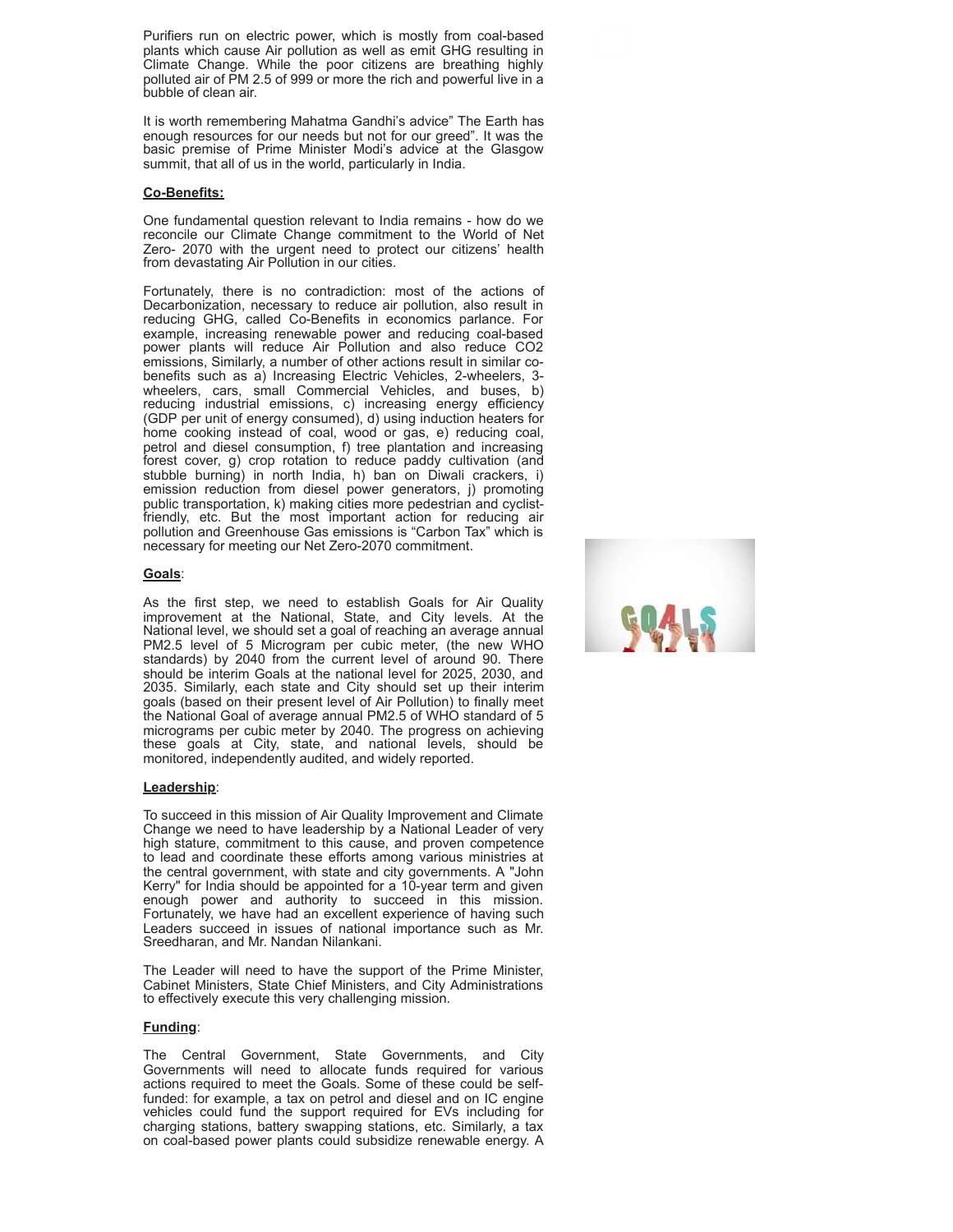Carbon Tax will result in improving energy efficiency across industries and businesses.

# **Way Forward**

In summary, concerted actions of setting Goals, having strong Leadership, and providing adequate funding need to be taken to improve Air Quality. Fortunately, most of these actions will have the Co-benefit of mitigating Climate Change.





Founder of Arun Duggal Centre of Excellence for Research in Climate Change and Air Pollution (CERCA)

*\* An earlier version of this article was published in the Business Standard on Nov 25, 2021*





Every winter, stubble-burning metamorphoses into a crisis as the air in Delhi including NCR turns into a smoke chamber. Crop Residue Burning (CRB) over northern India is a major air quality and human health issue. This concern has resurfaced again as farmers have resumed the crop residue burning. The figure above shows the status of CRB in Punjab and Haryana. This analysis has been performed for this year season (25th September – 30th November 2021) for the data from the VIIRS-SNPP satellite

A total number of 76847 incidents of CRB have been reported so far in Punjab this year 2021. In the year 2020, for the same period, the number of incidents was 74664 as against 44040. in 2019. Additionally, Haryana recorded 10082 incidents, so far this year 2021. In the year 2020, the reported fire incidents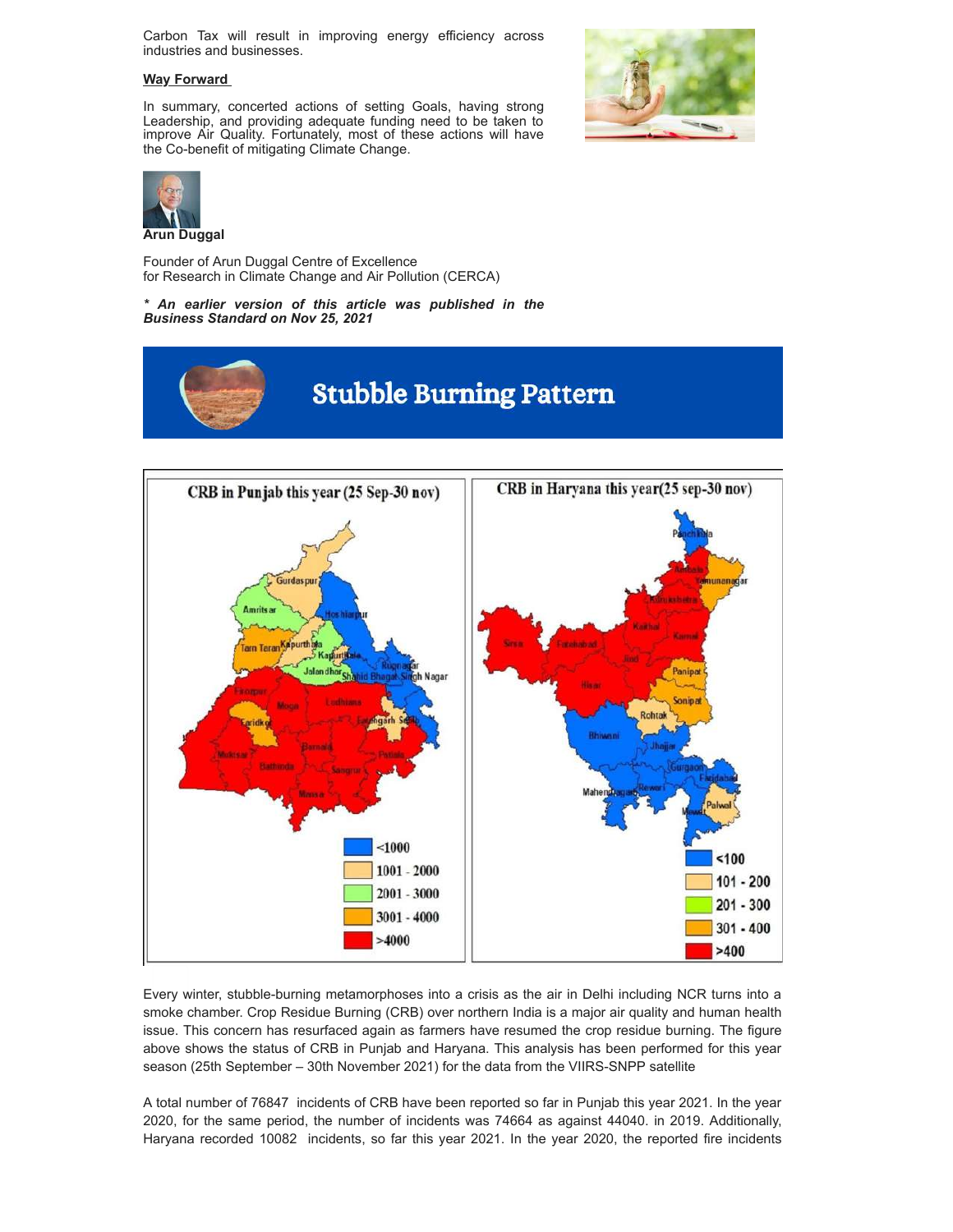were 5450 as compared to the same period last year 5953 in 2019.

As shown in the figure above, the major hotspots in Punjab reporting a maximum number of incidents recorded in this year are – Firozpur, Sangrur, Bhatinda, Moga, Muktsar, Ludhiana, Patiala, Mansa, Barnala, Tarn taran. Similarly, the major hotspots in Haryana are Fatehabad, Jind, Kaithal, Karnal, Sirsa, Kurukshetra, Ambala, Hisar, Panipat, Sonipat



**Analysis of CRB from 2013-2021**

A year-by-year analysis of the number of fire counts in Punjab and Haryana from 2013-2021 indicates the current season's fires are the highest in the last five years. There has been a significant number of fire counts recorded for 2021 that have made the air pollution concerns resurface in northern India and are still a matter of grave concern. This year, almost half of the districts in Punjab and Haryana have witnessed fire counts higher than those in 2020. The data also reveals a sharp increase in burning in Haryana as compared with the 2020 season.



**The trend in Haryana for this year (25th September – 30th November 2021)**

The graphs here show the trend of cumulative fire counts in the states of Haryana and Punjab, recorded since 25th September 2021. The increase in fire count is quite evident in the month of November. Both the states have reported a five-year high in farm fires this year. The fire count almost peaked in the first week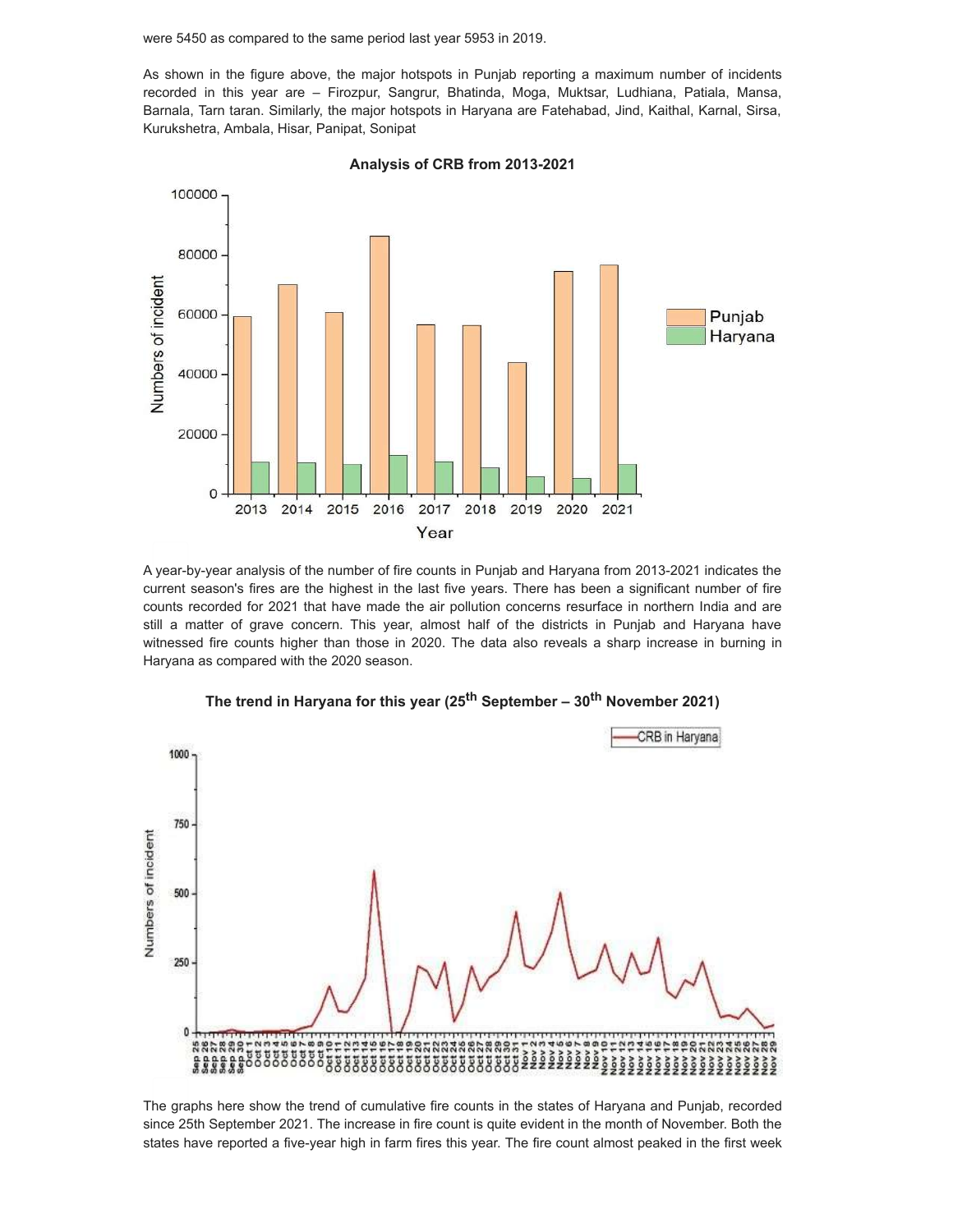of November for Haryana and between 5<sup>th</sup>-12<sup>th</sup> November 2021 for the state of Punjab. Overall, the stubble burning season has come to an end with the cumulative "fire counts" in Punjab and Haryana recorded by NASA satellites (VIIRS 375m) from 25 September to 30 November 2021 being the highest in five years.



**The trend in Punjab for this year (25th September – 30th November 2021)**

**Indian & International Cities- November 2021 Delhi is found to be the highly Polluted city**



The graph above shows the daily average  $PM_{2.5}$  for the month of November 2021. Amongst the popular cities worldwide, Delhi has shown the highest concentration of  $PM<sub>2.5</sub>$  followed by Dhaka and Kolkata. Delhi and Kolkata within India rank amongst the topmost polluted cities worldwide while the other Indian cities in the graph are amongst the top 10 metropolitan cities.

> **Delhi PM2.5 (24 hr. daily average) Trend** November 2020 Vs November 2021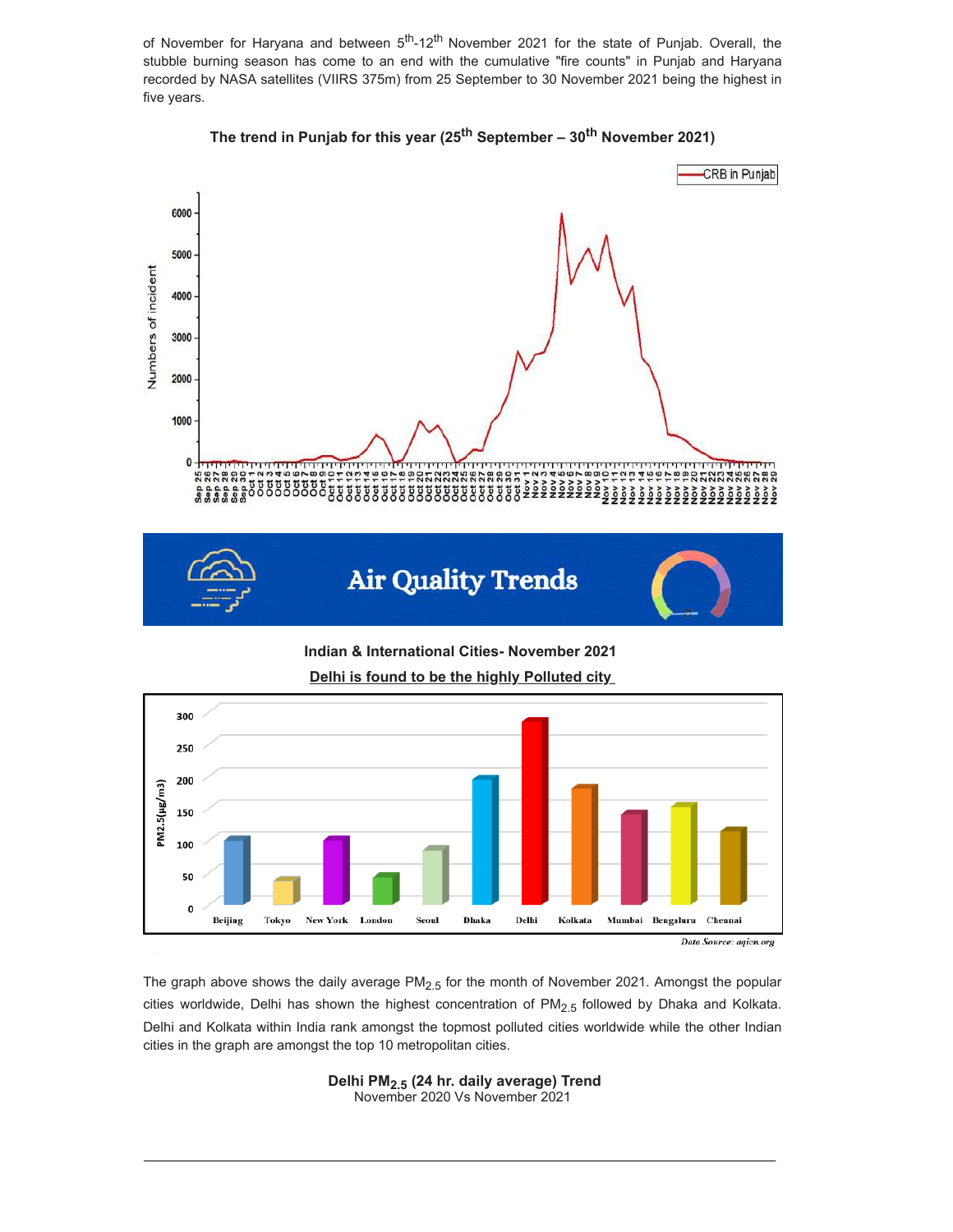

**Data Source: CPCB** 

As compared to the last few years, the major reason why November saw poorer air quality this year, is attributed to the extreme pollution events – Diwali that witnessed the rampant cracker bursting as well as a sharp increase in the farm fires as stubble burning deferred this year due to prolonged rains. In addition to these, the adverse meteorological conditions trapped the local pollutants. A long-running decline in COVID-19 cases resulted in an increase in social gatherings and anthropogenic activities whose impact is visible on the Delhi Air Quality, which can be clearly correlated and observed in the graph. Hence, PM2.5 has increased by 26.93  $\mu q/m^3$  on an average in November 2021 as compared to November 2020.



From Air pollution to Climate change, CERCA virtual **Expert Monthly Talk series** spotlights a range of contemporary issues while providing a platform for renowned speakers from around the world to share their knowledge and views.

# **UPCOMING EVENT**



**To register for this Talk Series,** [Click here](https://docs.google.com/forms/d/1kBzih12UuWCzjOxHBdx1kfwHWK0UEa9EaquFSt6ULpY/edit)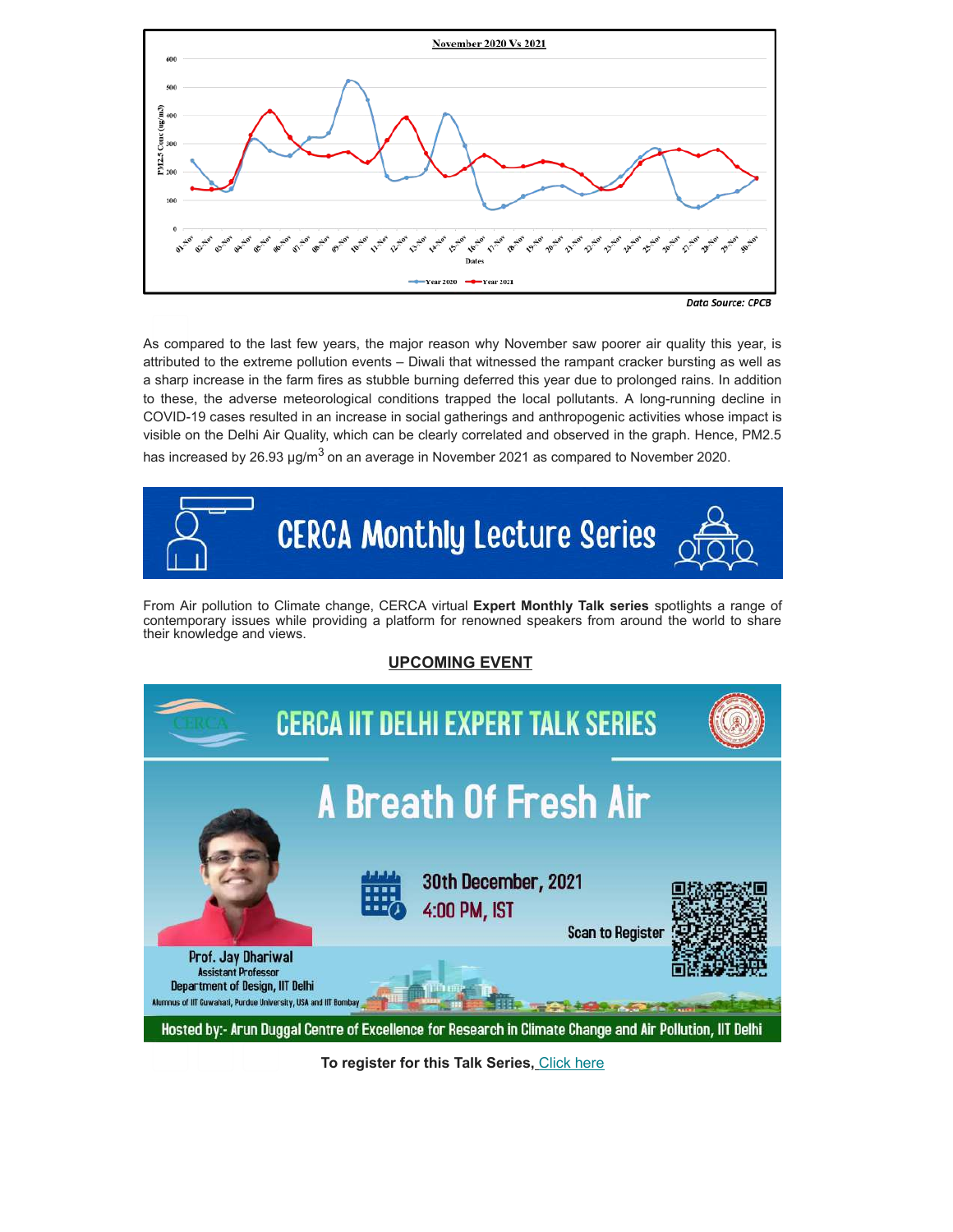

### **Expert Talk delivered by** [Professor Sagnik Dey](https://web.iitd.ac.in/~sagnik/) **on 22 November 2021**

Prof. Sagnik Dey delivered a talk on "Decoding the new WHO Air Quality guidelines for India" on November 26th, 2021. As the annual AQG levels for particulate matter smaller than 2.5 (PM2.5) and 10 (PM10) µm are lowered to 5 and 15 µg/m<sup>3</sup> from the existing levels of 10 and 25 µg/m<sup>3</sup>, respectively, in the light of this recent update, he discussed the chronology of AQG (Air Quality Guidelines) in addition to the adoption rate of PM2.5 standards worldwide. He also discussed the procedure followed for framing these guidelines and how each group plays its respective roles. He highlighted the importance of short term AQG and suggested how India can step forward in this journey of battling air pollution by investing in developing India-specific evidence to define our NAAQS and interim targets (and AQI levels)



If you have missed this event, the link below will direct you to the recorded video.

**[Watch the complete Expert Talk Series Here.!](https://www.youtube.com/watch?v=gzqTQVXI7Nc)**

# **MoU Signed with IIT Delhi- Business Sweden-The Swedish Trade and Invest Council**

India Institute of Technology Delhi and Business Sweden-The Swedish Trade and Invest Council signed a memorandum of understanding (MoU) on Friday,26th November 2021, to strengthen collaboration in the field of Clean Air and Green Energy. The MoU was signed by V Ramgopal Rao, Director, IIT Delhi, and Cecilia Oskarsson, Trade and Invest Commissioner of Sweden to India. The MoU aims to identify mutual collaboration opportunities with IIT Delhi including joint R&D projects in the domain of clean air, energy, environment, and urban development, etc. Additionally, it focused on proposing academic exchange programs, cooperation with innovative solutions providers from Sweden, and considering the continuity of India Sweden Innovations Accelerator Programme and Sustainability by Sweden Showroom and Platform in India. All the collaboration with Business Sweden would be done through the Arun Duggal Centre of Excellence for Research in Climate Change and Air Pollution (CERCA).

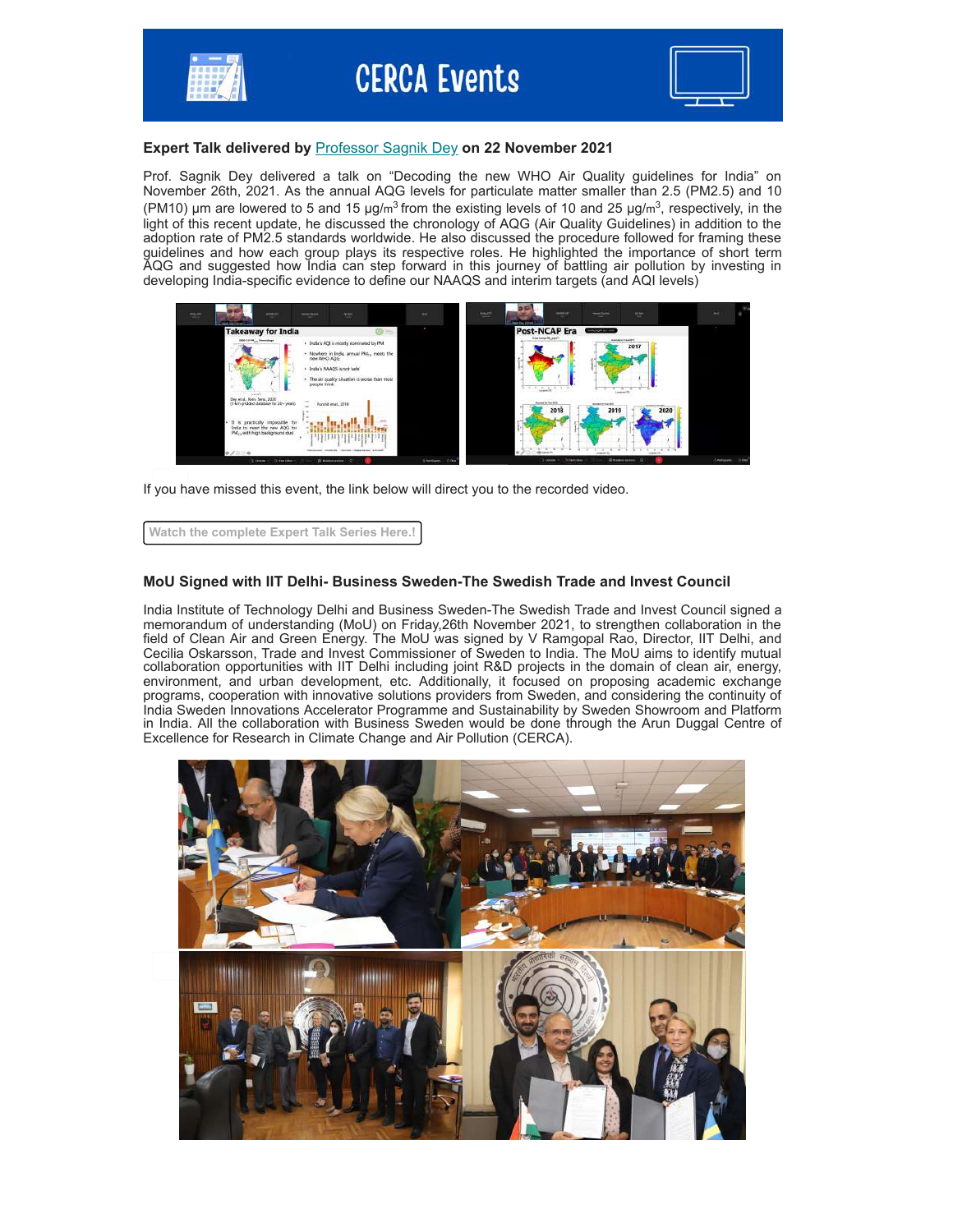### **Visit of ITC Chairman in Arun Duggal Centre of Excellence for Research in Climate Change and Air Pollution (CERCA)**

Sanjiv Puri (59), the Chairman & Managing Director of ITC Limited visited the Arun Duggal Centre of Excellence for Research in Climate Change and Air Pollution (CERCA) office on 20th November 2021. He was apprised of all the research work(s), currently undergoing in CERCA to curb the growing issue of air pollution faced by India and how CERCA is actively involved in promoting scientific research in this domain of clean air, climate change, and air pollution. The team interacted and discussed various research projects of CERCA that have focused on clean air and emphasized providing sustainable solutions for pollution mitigation in India.



# **CERCA Expert Opinion and Research Outcomes**

### **Source apportionment of black carbon over Delhi: A case study of extreme biomass burning events and Diwali festival**

*Vikas Goel, Naba Hazarika, Mayank Kumar, Vikram Singh*

- This study investigated the temporal and diurnal variations of Black Carbon (BC) and quantifies the contribution of fossil fuel (BC<sub>ff</sub>) combustion and biomass burning (BC<sub>bb</sub>) to the BC concentrations in Delhi using the Aethalometer model.
- The highest BC<sub>bb</sub> contribution, amounting to 52.04%, was found in the month of November (stubble burning season). The effect of Diwali firecrackers on BC concentrations was also investigated which was transient, lasting for a few hours only.
- The results revealed that the biomass burning activities in Punjab and Haryana contribute significantly to Delhi's post-monsoon air pollution suggesting an urgency to implement the carbonaceous aerosols emission abatement strategies over northern India.

**[Read More](https://www.sciencedirect.com/science/article/pii/S2212095521001565)**

### **Air pollution in three megacities of India during the Diwali festival amidst COVID-19 pandemic**

*Jayatra Mandal, Abhra Chanda , Sourav Samanta*

- This study characterized the difference in air pollution levels between Diwali celebrations amidst the Covid-19 pandemic (14 November 2020) and the previous year (27 October 2019).
- The concentration of seven principal air pollutants, namely  $\mathsf{PM}_{2.5}$ ,  $\mathsf{PM}_{10}$ ,  $\mathsf{NO}_{2}$ ,  $\mathsf{NH}_{3}$ , SO $_{2}$ , CO, and O $_3$ , was substantially higher in 2020 Diwali than in 2019 Diwali.
- $\cdot$  PM<sub>2.5</sub>, PM<sub>10</sub>, and CO were always above the permissible limits in all three megacities, with the highest concentrations observed in Delhi.
- The firework-induced air pollutant load in Delhi was enhanced by a higher margin in the pandemic year. The difference in meteorological conditions between the two consecutive year's Diwali might have led to the enhanced pollutant load in 2020, especially in Delhi.
- This study implies the need for stringent law enforcement to ameliorate the pollution levels due to such celebrations.

**[Read More](https://www.sciencedirect.com/science/article/pii/S2210670721007708)**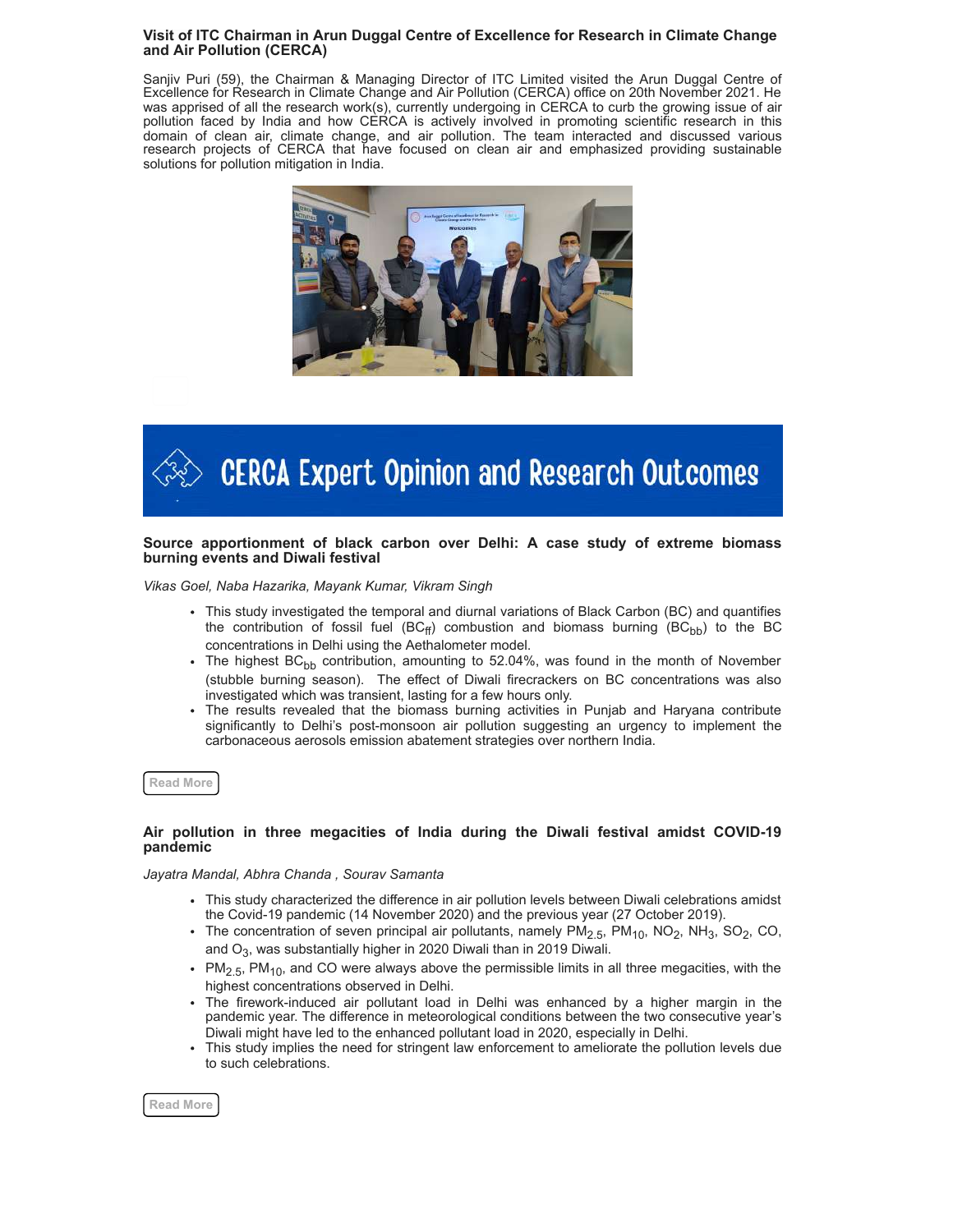### **Air pollution interacts with genetic risk to influence cortical networks implicated in depression**

*Zhi Li, Hao Yan, Xiao Zhang, Shefali Shah, Guang Yang, Qiang Chen, Shizhong Han, Dai Zhang, Daniel R. Weinberger, Weihua Yueb, and Hao Yang Tan*

- This study examines across multiple levels of brain network function the extent to which particulate matter (PM<sub>2.5</sub>) exposure influences putative genetic risk mechanisms associated with depression.
- The neural bases of air pollution exposure and impaired cognition associations have been unclear.
- Working memory and stress-related information transfer (effective connectivity) across cortical and subcortical brain networks were influenced by  $PM_{2.5}$  exposures to differing extents depending on the polygenic risk for depression in gene-by-environment interactions.
- Effective connectivity patterns from individuals with higher polygenic risk for depression and higher exposures with  $PM_{2.5}$ , but not from those with lower genetic risk or lower exposures, correlated spatially with the expression of depression-associated genes across corresponding brain regions in the Allen Brain Atlas. These converging data suggest that  $PM<sub>2.5</sub>$  exposure affects brain network functions implicated in the genetic mechanisms of depression.

**[Read More](https://www.pnas.org/content/118/46/e2109310118)**



# **CERCA in Circulation**



### **Jharkhand, first eastern state to use lung billboard displays**

Jharkhand will be the first state in the eastern region to use lung billboard displays in creating awareness about air pollution and its effect on health. Ranchi, Dhanbad, and Jamshedpur will have such billboards installed by the Centre for Environment and Energy Development (CEED) in association with respective civic bodies through State Urban Development Authority (SUDA) and Jharkhand State Pollution Control Board (JSPCB). Such systems are already in several southern states and in Maharashtra and Uttar Pradesh. It would have a giant pair of artificial lungs fitted with filters and fans to mimic the human lungs. The installation changes color with each day displaying air pollution levels impact on the lungs. It would also have an air quality index (AQI) monitor giving real-time AQI on the pollution level. After the lungs' color gets dark, the artificial lungs would be replaced.



### **Covid lockdown in India didn't cut air pollution as much as a thought, finds study**

The study, published in the journal Environmental Science: Processes & Impacts found that air quality in India did not improve as much during the first COVID-19 lockdown as originally thought, also the ozone levels increased even as other pollutants decreased. The study focused on nitrogen oxides  $(\mathsf{NO}_\mathsf{X})$ , fine particulate matter (PM $_{2.5}$ ), and O $_3$ , as well as meteorological factors within two cities in India - Delhi, and Hyderabad - during the start of the first lockdown, from March 24 to April 24, 2020. The study highlights the impact of emissions, meteorology, and chemistry on air pollution and that all three should be considered when assessing the effects of any short-term intervention on air pollutants. The team also found that ozone production in Delhi is likely influenced by volatile organic compounds (VOC) and attempts to mitigate it should focus on dominant VOC sources.

 $\overline{\phantom{a}}$